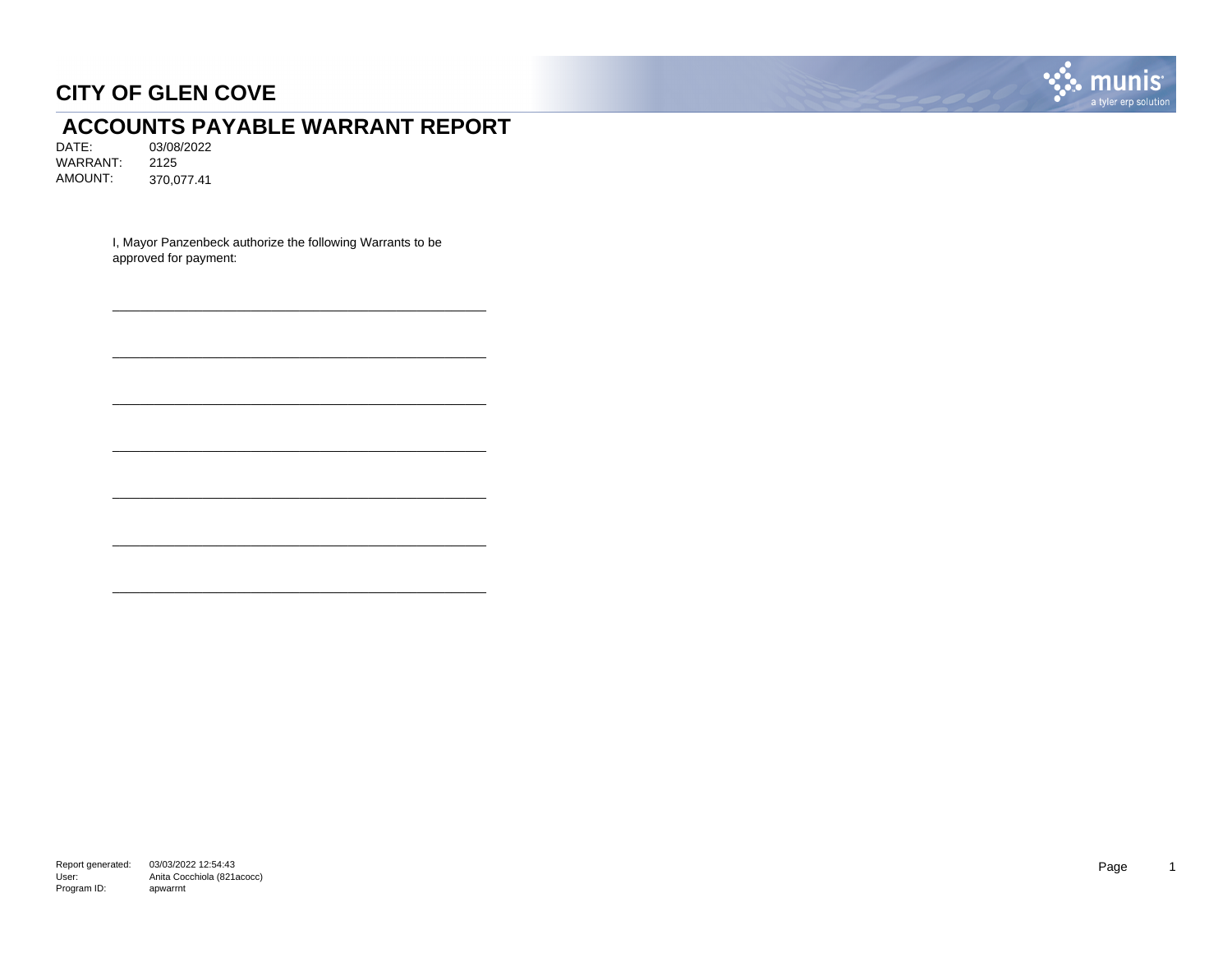

# **ACCOUNTS PAYABLE WARRANT REPORT**

#### **Detail Invoice List**

|                                           | <b>CASH ACCOUNT: Z</b>                                        | 12000      |              | <b>CASH OPERATING</b> |                      |                 |                                      |                        |                 |                |              |
|-------------------------------------------|---------------------------------------------------------------|------------|--------------|-----------------------|----------------------|-----------------|--------------------------------------|------------------------|-----------------|----------------|--------------|
| <b>VENDOR</b>                             |                                                               |            | <b>REMIT</b> | PO                    | <b>TYPE</b>          | <b>DUE DATE</b> | <b>INVOICE</b>                       |                        | AMOUNT DOCUMENT | <b>VOUCHER</b> | <b>CHECK</b> |
| 10456                                     | A+ GRAPHICS & SIGNS.                                          |            | 0000         |                       | <b>INV</b>           | 12/31/2021      | 8640                                 |                        | 118328          | 116635         |              |
|                                           | <b>ACCOUNT DETAIL</b>                                         |            |              |                       |                      |                 | <b>LINE AMOUNT</b>                   |                        |                 |                |              |
|                                           | 1 A1220                                                       | 54360      |              |                       | CITY HALL OFFICE EXP |                 | 985.00                               | 985.00                 |                 |                |              |
|                                           |                                                               |            |              |                       |                      |                 | <b>CHECK TOTAL</b>                   | 985.00                 |                 |                |              |
| 10585                                     | <b>ATLANTIC WELLS, INC.</b>                                   |            | 0000         |                       | <b>INV</b>           | 12/31/2021      | 6256                                 |                        | 118324          | 116631         |              |
|                                           | <b>ACCOUNT DETAIL</b>                                         |            |              |                       |                      |                 | <b>LINE AMOUNT</b>                   |                        |                 |                |              |
|                                           | 1 F8300                                                       | 54324      |              | <b>WATER</b>          | <b>SUPPLIES</b>      |                 | 4,526.00                             |                        |                 |                |              |
|                                           | 2 F8300                                                       | 55420      |              | <b>WATER</b>          | <b>MAINT</b>         |                 | 14,400.00                            |                        |                 |                |              |
|                                           |                                                               |            |              |                       |                      |                 | <b>CHECK TOTAL</b>                   | 18,926.00<br>18,926.00 |                 |                |              |
| 21008                                     | <b>B &amp; H PHOTO-VIDEO</b><br><b>ACCOUNT DETAIL</b>         |            | 0000         | 210218                | <b>INV</b>           | 12/31/2021      | 189139806<br><b>LINE AMOUNT</b>      |                        | 118327          | 116634         |              |
|                                           | 1 H4540                                                       | 52220 1605 |              | <b>EMS</b>            | EQUIP PUR            |                 | 482.48                               |                        |                 |                |              |
|                                           |                                                               |            |              |                       |                      |                 | <b>CHECK TOTAL</b>                   | 482.48<br>482.48       |                 |                |              |
| 30505                                     | <b>CHASE, RATHKOPF &amp; CHA</b><br><b>ACCOUNT DETAIL</b>     |            | 0000         |                       | <b>INV</b>           | 12/31/2021      | 3766 - 2021<br><b>LINE AMOUNT</b>    |                        | 118458          | 116767         |              |
|                                           | 1 A1420                                                       | 55492      |              | <b>LEGAL</b>          | <b>LEGAL FEE</b>     |                 | 15,075.00                            |                        |                 |                |              |
|                                           |                                                               |            |              |                       |                      |                 |                                      | 15,075.00              |                 |                |              |
|                                           |                                                               |            |              |                       |                      |                 | <b>CHECK TOTAL</b>                   | 15,075.00              |                 |                |              |
| 30110                                     | <b>CHIEF FIRE &amp; SAFETY E</b>                              |            | 0000         |                       | <b>INV</b>           | 12/31/2021      | 20891                                |                        | 118325          | 116632         |              |
|                                           | <b>ACCOUNT DETAIL</b>                                         |            |              |                       |                      |                 | <b>LINE AMOUNT</b>                   |                        |                 |                |              |
|                                           | 1 A3410                                                       | 54324      |              | <b>FIRE</b>           | <b>SUPPLIES</b>      |                 | 28.00                                |                        |                 |                |              |
| 30110                                     | <b>CHIEF FIRE &amp; SAFETY E</b>                              |            | 0000         |                       | <b>INV</b>           | 12/31/2021      | 20799                                | 28.00                  | 118326          | 116633         |              |
|                                           | <b>ACCOUNT DETAIL</b>                                         |            |              |                       |                      |                 | <b>LINE AMOUNT</b>                   |                        |                 |                |              |
|                                           | 1 A3410                                                       | 54324      |              | <b>FIRE</b>           | <b>SUPPLIES</b>      |                 | 63.04                                |                        |                 |                |              |
|                                           |                                                               |            |              |                       |                      |                 | <b>CHECK TOTAL</b>                   | 63.04<br>91.04         |                 |                |              |
| 10665                                     | <b>COOPERFRIEDMAN ELECTR</b><br><b>ACCOUNT DETAIL</b>         |            | 0001         |                       | <b>INV</b>           | 12/31/2021      | S046719537.001<br><b>LINE AMOUNT</b> |                        | 118355          | 116663         |              |
|                                           | 1 A3120                                                       | 55420      |              | POLICE DEP MAINT      |                      |                 | 584.25                               |                        |                 |                |              |
| Report generated:<br>User:<br>Program ID: | 03/03/2022 12:54:43<br>Anita Cocchiola (821acocc)<br>apwarrnt |            |              |                       |                      |                 |                                      |                        |                 |                | Page<br>2    |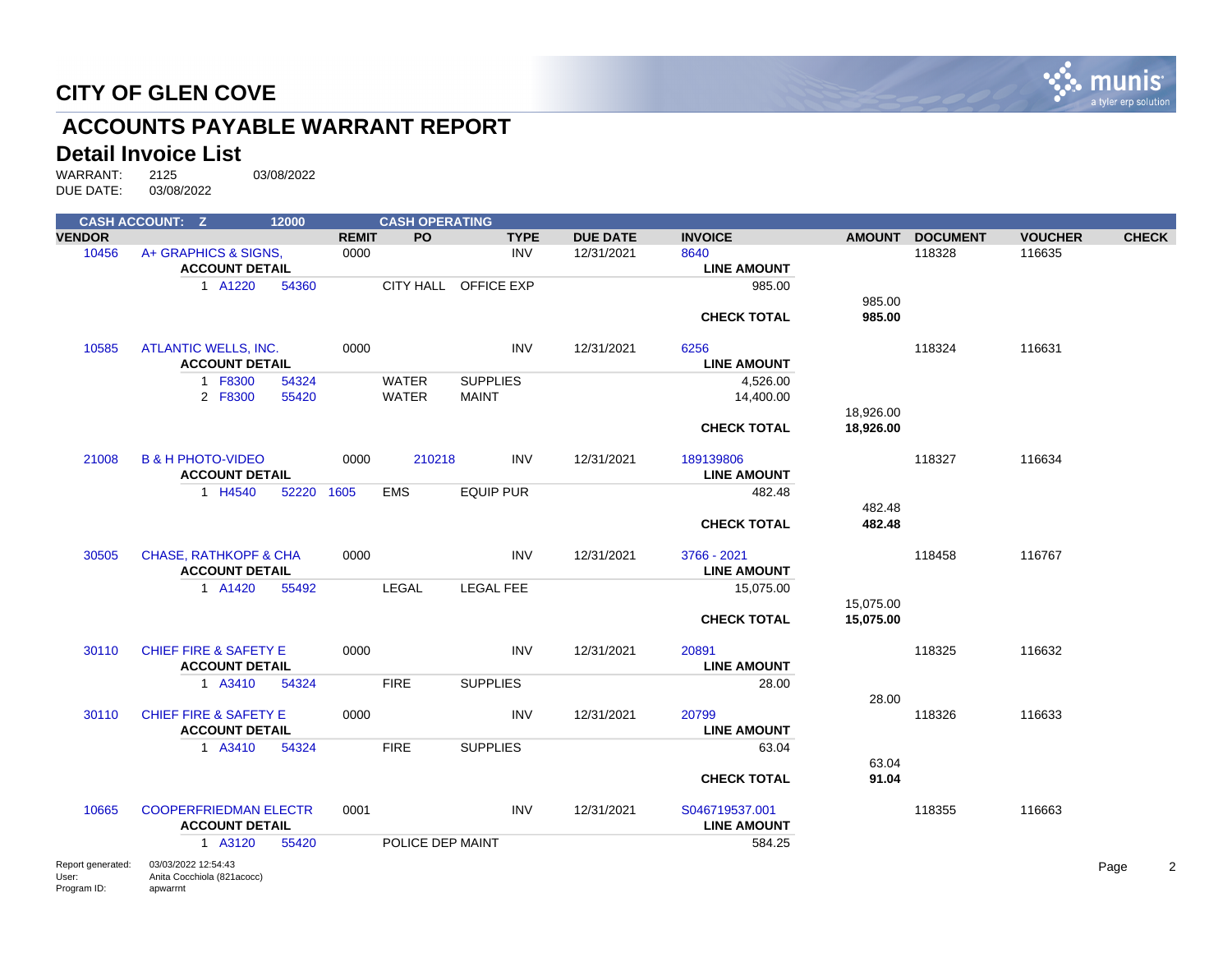

# **ACCOUNTS PAYABLE WARRANT REPORT**

#### **Detail Invoice List**

|               | <b>CASH ACCOUNT: Z</b>                                        | 12000 |              | <b>CASH OPERATING</b> |                            |                 |                                   |                      |                 |                |              |
|---------------|---------------------------------------------------------------|-------|--------------|-----------------------|----------------------------|-----------------|-----------------------------------|----------------------|-----------------|----------------|--------------|
| <b>VENDOR</b> |                                                               |       | <b>REMIT</b> | PO.                   | <b>TYPE</b>                | <b>DUE DATE</b> | <b>INVOICE</b>                    | <b>AMOUNT</b>        | <b>DOCUMENT</b> | <b>VOUCHER</b> | <b>CHECK</b> |
|               |                                                               |       |              |                       |                            |                 | <b>CHECK TOTAL</b>                | 584.25<br>584.25     |                 |                |              |
| 30958         | <b>CRESTLINE SPECIALITIE</b><br><b>ACCOUNT DETAIL</b>         |       | 0001         | 210423                | <b>INV</b>                 | 12/31/2021      | 4670445<br><b>LINE AMOUNT</b>     |                      | 118481          | 116790         |              |
|               | 1 A7030                                                       | 55438 |              |                       | <b>SENIOR CENCONTRACTS</b> |                 | 773.95                            |                      |                 |                |              |
|               |                                                               |       |              |                       |                            |                 | <b>CHECK TOTAL</b>                | 773.95<br>773.95     |                 |                |              |
| 40130         | <b>D &amp; B ENGINEERS &amp; ARC</b><br><b>ACCOUNT DETAIL</b> |       | 0000         |                       | <b>INV</b>                 | 12/31/2021      | 131229<br><b>LINE AMOUNT</b>      |                      | 118329          | 116636         |              |
|               | 1 F8300                                                       | 55438 |              | WATER                 | <b>CONTRACTS</b>           |                 | 612.80                            |                      |                 |                |              |
|               |                                                               |       |              |                       |                            |                 |                                   | 612.80               |                 |                |              |
|               |                                                               |       |              |                       |                            |                 | <b>CHECK TOTAL</b>                | 612.80               |                 |                |              |
| 40026         | DELL MARKETING L.P.<br><b>ACCOUNT DETAIL</b>                  |       | 0000         | 210411                | INV                        | 12/31/2021      | 10558152188<br><b>LINE AMOUNT</b> |                      | 118193          | 116498         |              |
|               | 1 H1220                                                       | 52220 | 1602         |                       | CITY HALL TECH IMPRO       |                 | 5,191.77                          |                      |                 |                |              |
|               |                                                               |       |              |                       |                            |                 | <b>CHECK TOTAL</b>                | 5,191.77<br>5,191.77 |                 |                |              |
| 50044         | <b>ECONOMY UNIFORM</b><br><b>ACCOUNT DETAIL</b>               |       | 0000         |                       | <b>INV</b>                 | 12/31/2021      | 37300-37502<br><b>LINE AMOUNT</b> |                      | 118189          | 116494         |              |
|               | 1 A3120                                                       | 55855 |              |                       | POLICE DEP UNIFORM         |                 | 4,690.78                          |                      |                 |                |              |
|               |                                                               |       |              |                       |                            |                 |                                   | 4,690.78             |                 |                |              |
| 50044         | <b>ECONOMY UNIFORM</b><br><b>ACCOUNT DETAIL</b>               |       | 0000         |                       | <b>INV</b>                 | 12/31/2021      | 37469-37622<br><b>LINE AMOUNT</b> |                      | 118190          | 116495         |              |
|               | 1 A3120                                                       | 55855 |              |                       | POLICE DEP UNIFORM         |                 | 5,391.74                          |                      |                 |                |              |
| 50044         | <b>ECONOMY UNIFORM</b><br><b>ACCOUNT DETAIL</b>               |       | 0000         |                       | <b>INV</b>                 | 12/31/2021      | 37624<br><b>LINE AMOUNT</b>       | 5,391.74             | 118191          | 116496         |              |
|               | 1 A5720                                                       | 55855 |              | <b>HARBOR</b>         | <b>UNIFORM</b>             |                 | 398.90                            |                      |                 |                |              |
|               |                                                               |       |              |                       |                            |                 |                                   | 398.90               |                 |                |              |
| 50044         | <b>ECONOMY UNIFORM</b><br><b>ACCOUNT DETAIL</b>               |       | 0000         |                       | <b>INV</b>                 | 12/31/2021      | 37315<br><b>LINE AMOUNT</b>       |                      | 118192          | 116497         |              |
|               | 1 A5720                                                       | 55855 |              | <b>HARBOR</b>         | <b>UNIFORM</b>             |                 | 178.45                            |                      |                 |                |              |
|               |                                                               |       |              |                       |                            |                 |                                   | 178.45               |                 |                |              |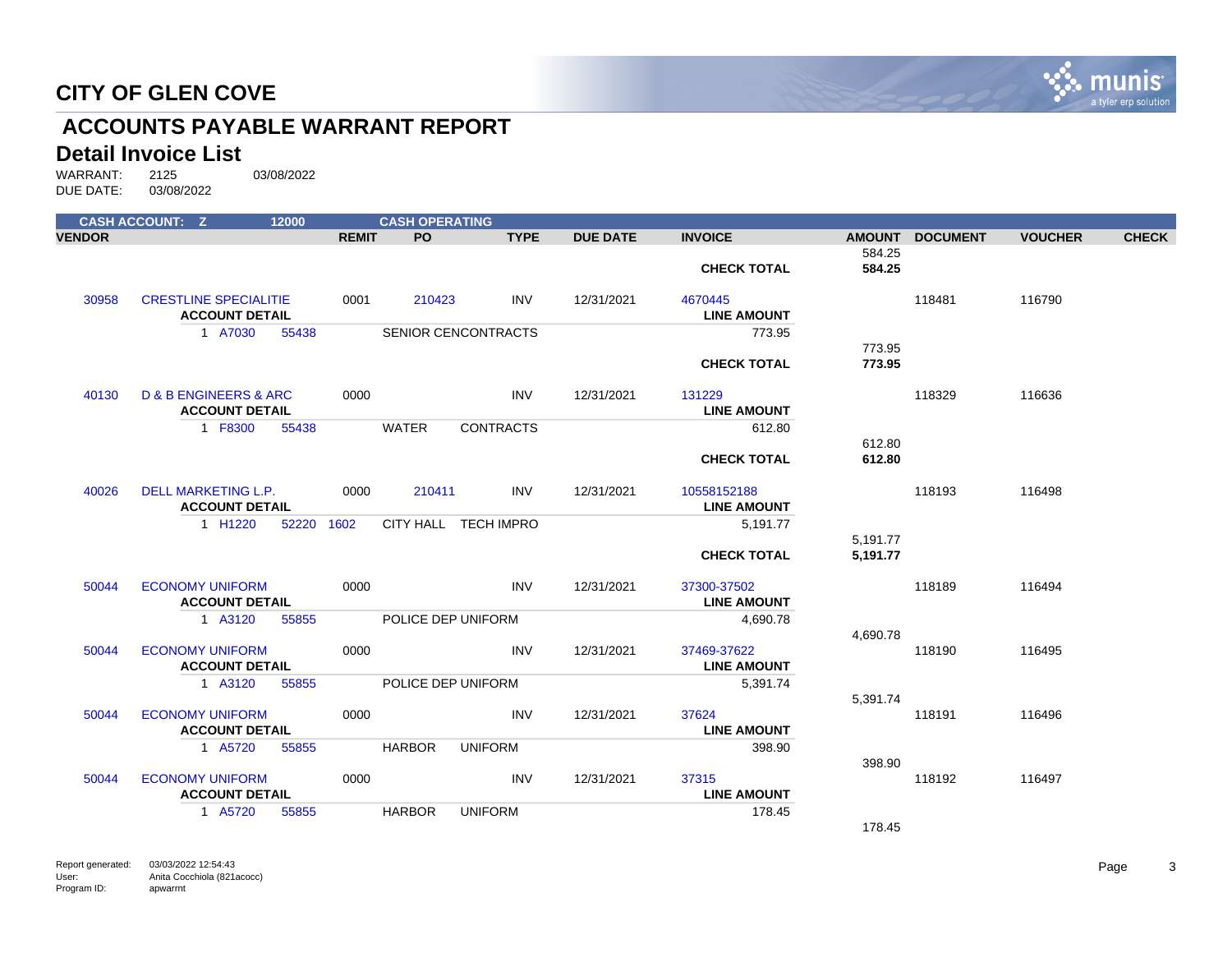

# **ACCOUNTS PAYABLE WARRANT REPORT**

#### **Detail Invoice List**

WARRANT: 2125 03/08/2022 DUE DATE: 03/08/2022

|               | <b>CASH ACCOUNT: Z</b>       | 12000 |              | <b>CASH OPERATING</b> |                           |                 |                    |               |                 |                |              |
|---------------|------------------------------|-------|--------------|-----------------------|---------------------------|-----------------|--------------------|---------------|-----------------|----------------|--------------|
| <b>VENDOR</b> |                              |       | <b>REMIT</b> | PO                    | <b>TYPE</b>               | <b>DUE DATE</b> | <b>INVOICE</b>     | <b>AMOUNT</b> | <b>DOCUMENT</b> | <b>VOUCHER</b> | <b>CHECK</b> |
| 50044         | <b>ECONOMY UNIFORM</b>       |       | 0000         |                       | <b>INV</b>                | 12/31/2021      | 37629-37647        |               | 118340          | 116647         |              |
|               | <b>ACCOUNT DETAIL</b>        |       |              |                       |                           |                 | <b>LINE AMOUNT</b> |               |                 |                |              |
|               | 1 A3120                      | 55855 |              |                       | POLICE DEP UNIFORM        |                 | 3,418.60           |               |                 |                |              |
|               | 2 A5720                      | 55855 |              | HARBOR                | UNIFORM                   |                 | 85.00              |               |                 |                |              |
|               |                              |       |              |                       |                           |                 |                    | 3,503.60      |                 |                |              |
| 50044         | <b>ECONOMY UNIFORM</b>       |       | 0000         |                       | <b>INV</b>                | 12/31/2021      | 37597              |               | 118356          | 116664         |              |
|               | <b>ACCOUNT DETAIL</b>        |       |              |                       |                           |                 | <b>LINE AMOUNT</b> |               |                 |                |              |
|               | 1 A3310                      | 55855 |              |                       | AUX POLICE UNIFORM        |                 | 340.00             |               |                 |                |              |
|               |                              |       |              |                       |                           |                 |                    | 340.00        |                 |                |              |
| 50044         | <b>ECONOMY UNIFORM</b>       |       | 0000         |                       | <b>INV</b>                | 12/31/2021      | 37316              |               | 118357          | 116665         |              |
|               | <b>ACCOUNT DETAIL</b>        |       |              |                       |                           |                 | <b>LINE AMOUNT</b> |               |                 |                |              |
|               | 1 A3310                      | 55855 |              |                       | <b>AUX POLICE UNIFORM</b> |                 | 564.40             |               |                 |                |              |
|               |                              |       |              |                       |                           |                 |                    | 564.40        |                 |                |              |
| 50044         | <b>ECONOMY UNIFORM</b>       |       | 0000         |                       | <b>INV</b>                | 12/31/2021      | 37303              |               | 118358          | 116666         |              |
|               | <b>ACCOUNT DETAIL</b>        |       |              |                       |                           |                 | <b>LINE AMOUNT</b> |               |                 |                |              |
|               | 1 A3310                      | 55855 |              |                       | <b>AUX POLICE UNIFORM</b> |                 | 564.40             |               |                 |                |              |
|               |                              |       |              |                       |                           |                 |                    | 564.40        |                 |                |              |
|               |                              |       |              |                       |                           |                 | <b>CHECK TOTAL</b> | 15.632.27     |                 |                |              |
| 50045         | <b>ELM CONSULTING GROUP</b>  |       | 0000         | 210096                | <b>INV</b>                | 12/31/2021      | 2021-12            |               | 118365          | 116673         |              |
|               | <b>ACCOUNT DETAIL</b>        |       |              |                       |                           |                 | <b>LINE AMOUNT</b> |               |                 |                |              |
|               | 1 A7180                      | 55438 |              | <b>GOLF</b>           | <b>CONTRACTS</b>          |                 | 4,166.67           |               |                 |                |              |
|               |                              |       |              |                       |                           |                 |                    | 4,166.67      |                 |                |              |
|               |                              |       |              |                       |                           |                 | <b>CHECK TOTAL</b> | 4,166.67      |                 |                |              |
|               |                              |       |              |                       |                           |                 |                    |               |                 |                |              |
| 59003         | <b>EMERGENCY MEDICAL PRO</b> |       | 0000         | 210083                | <b>INV</b>                | 12/31/2021      | 2307453            |               | 118404          | 116713         |              |
|               | <b>ACCOUNT DETAIL</b>        |       |              |                       |                           |                 | <b>LINE AMOUNT</b> |               |                 |                |              |
|               | 1 A4540                      | 54353 |              | <b>EMS</b>            | <b>EMS SUPPY</b>          |                 | 112.17             |               |                 |                |              |
|               |                              |       |              |                       |                           |                 |                    | 112.17        |                 |                |              |
|               |                              |       |              |                       |                           |                 | <b>CHECK TOTAL</b> | 112.17        |                 |                |              |
| 59003         | <b>EMERGENCY MEDICAL PRO</b> |       | 0001         |                       | <b>INV</b>                | 12/31/2021      | 2307453-           |               | 118405          | 116714         |              |
|               | <b>ACCOUNT DETAIL</b>        |       |              |                       |                           |                 | <b>LINE AMOUNT</b> |               |                 |                |              |
|               | 1 A4540                      | 54353 |              | <b>EMS</b>            | <b>EMS SUPPY</b>          |                 | 17.83              |               |                 |                |              |
|               |                              |       |              |                       |                           |                 |                    | 17.83         |                 |                |              |
|               |                              |       |              |                       |                           |                 | <b>CHECK TOTAL</b> | 17.83         |                 |                |              |
|               |                              |       |              |                       |                           |                 |                    |               |                 |                |              |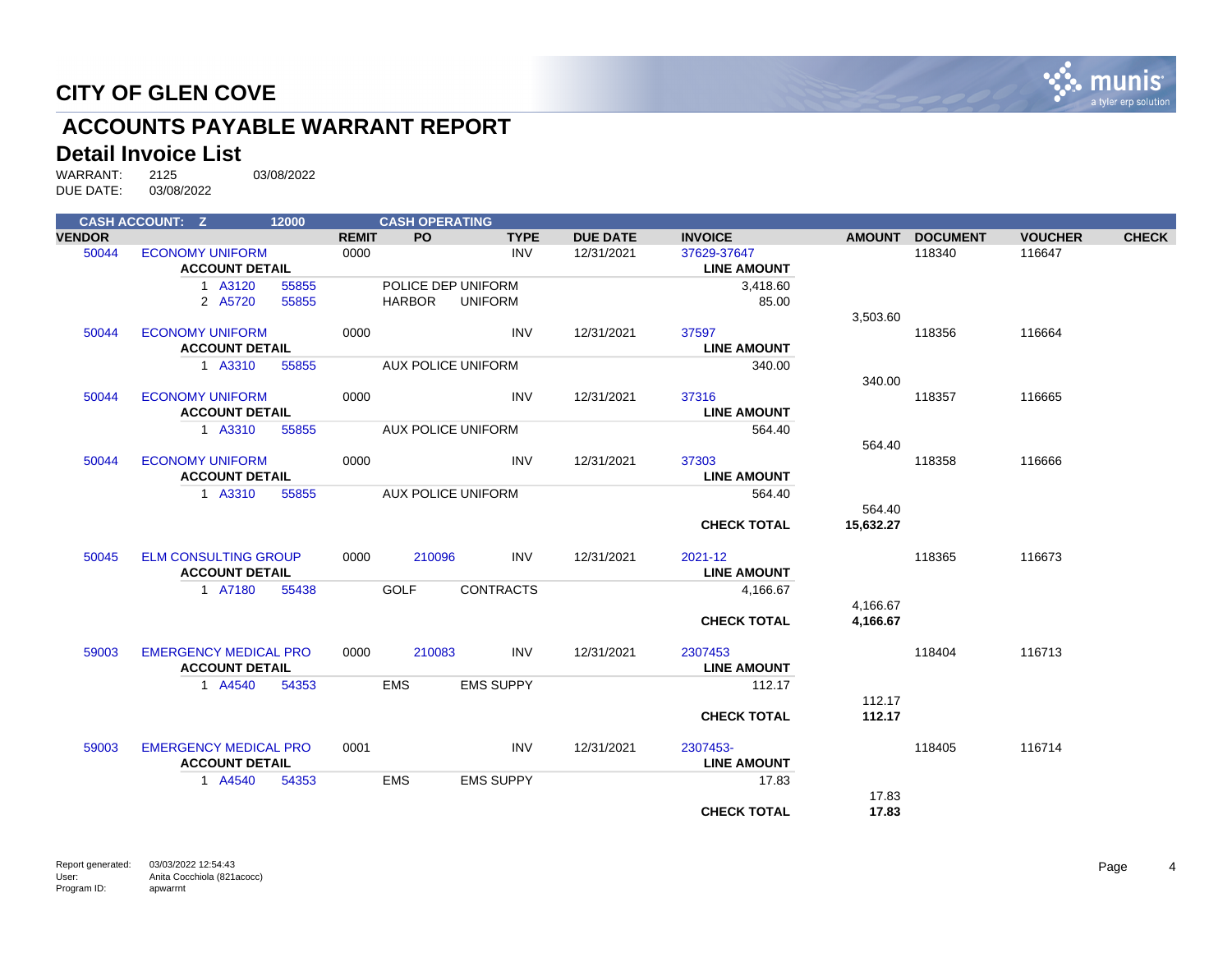

# **ACCOUNTS PAYABLE WARRANT REPORT**

#### **Detail Invoice List**

|               | <b>CASH ACCOUNT: Z</b>                                | 12000 |              | <b>CASH OPERATING</b>    |             |                 |                                       |          |                 |                |              |
|---------------|-------------------------------------------------------|-------|--------------|--------------------------|-------------|-----------------|---------------------------------------|----------|-----------------|----------------|--------------|
| <b>VENDOR</b> |                                                       |       | <b>REMIT</b> | PO.                      | <b>TYPE</b> | <b>DUE DATE</b> | <b>INVOICE</b>                        |          | AMOUNT DOCUMENT | <b>VOUCHER</b> | <b>CHECK</b> |
| 80045         | <b>HAROLD'S AUTO TRUCK</b><br><b>ACCOUNT DETAIL</b>   |       | 0000         |                          | <b>INV</b>  | 12/31/2021      | <b>DJH09845</b><br><b>LINE AMOUNT</b> |          | 118333          | 116640         |              |
|               | 1 A3120                                               | 55420 |              | POLICE DEP MAINT         |             |                 | 131.25                                | 131.25   |                 |                |              |
| 80045         | <b>HAROLD'S AUTO TRUCK</b><br><b>ACCOUNT DETAIL</b>   |       | 0000         |                          | <b>INV</b>  | 12/31/2021      | DJH09848<br><b>LINE AMOUNT</b>        |          | 118334          | 116641         |              |
|               | 1 A3120                                               | 55420 |              | POLICE DEP MAINT         |             |                 | 79.75                                 | 79.75    |                 |                |              |
| 80045         | <b>HAROLD'S AUTO TRUCK</b><br><b>ACCOUNT DETAIL</b>   |       | 0000         |                          | <b>INV</b>  | 12/31/2021      | DJH09851<br><b>LINE AMOUNT</b>        |          | 118335          | 116642         |              |
|               | 1 A3120                                               | 55420 |              | POLICE DEP MAINT         |             |                 | 716.10                                | 716.10   |                 |                |              |
| 80045         | <b>HAROLD'S AUTO TRUCK</b><br><b>ACCOUNT DETAIL</b>   |       | 0000         |                          | <b>INV</b>  | 12/31/2021      | DJH09853<br><b>LINE AMOUNT</b>        |          | 118336          | 116643         |              |
|               | 1 A3120                                               | 55420 |              | POLICE DEP MAINT         |             |                 | 307.90                                | 307.90   |                 |                |              |
| 80045         | <b>HAROLD'S AUTO TRUCK</b><br><b>ACCOUNT DETAIL</b>   |       | 0000         |                          | <b>INV</b>  | 12/31/2021      | <b>DJH09856</b><br><b>LINE AMOUNT</b> |          | 118337          | 116644         |              |
|               | 1 A3120                                               | 55420 |              | POLICE DEP MAINT         |             |                 | 60.00                                 | 60.00    |                 |                |              |
| 80045         | <b>HAROLD'S AUTO TRUCK</b><br><b>ACCOUNT DETAIL</b>   |       | 0000         |                          | <b>INV</b>  | 12/31/2021      | DJH09857<br><b>LINE AMOUNT</b>        |          | 118338          | 116645         |              |
|               | 1 A3120                                               | 55420 |              | POLICE DEP MAINT         |             |                 | 90.00                                 | 90.00    |                 |                |              |
| 80045         | <b>HAROLD'S AUTO TRUCK</b><br><b>ACCOUNT DETAIL</b>   |       | 0000         |                          | <b>INV</b>  | 12/31/2021      | DJH09850<br><b>LINE AMOUNT</b>        |          | 118339          | 116646         |              |
|               | 1 A3120                                               | 55420 |              | POLICE DEP MAINT         |             |                 | 50.00                                 | 50.00    |                 |                |              |
| 80045         | <b>HAROLD'S AUTO TRUCK</b><br><b>ACCOUNT DETAIL</b>   |       | 0000         |                          | <b>INV</b>  | 12/31/2021      | DJH09849<br><b>LINE AMOUNT</b>        |          | 118367          | 116675         |              |
|               | 1 A3120                                               | 55420 |              | POLICE DEP MAINT         |             |                 | 265.25                                | 265.25   |                 |                |              |
|               |                                                       |       |              |                          |             |                 | <b>CHECK TOTAL</b>                    | 1,700.25 |                 |                |              |
| 80104         | <b>HOME DEPOT CREDIT SER</b><br><b>ACCOUNT DETAIL</b> |       | 0000         | 210407                   | INV         | 12/31/2021      | 185139<br><b>LINE AMOUNT</b>          |          | 118451          | 116760         |              |
|               | 1 A8760                                               | 55955 |              | <b>OEM</b><br><b>IDA</b> |             |                 | 373.00                                | 373.00   |                 |                |              |
|               |                                                       |       |              |                          |             |                 |                                       |          |                 |                |              |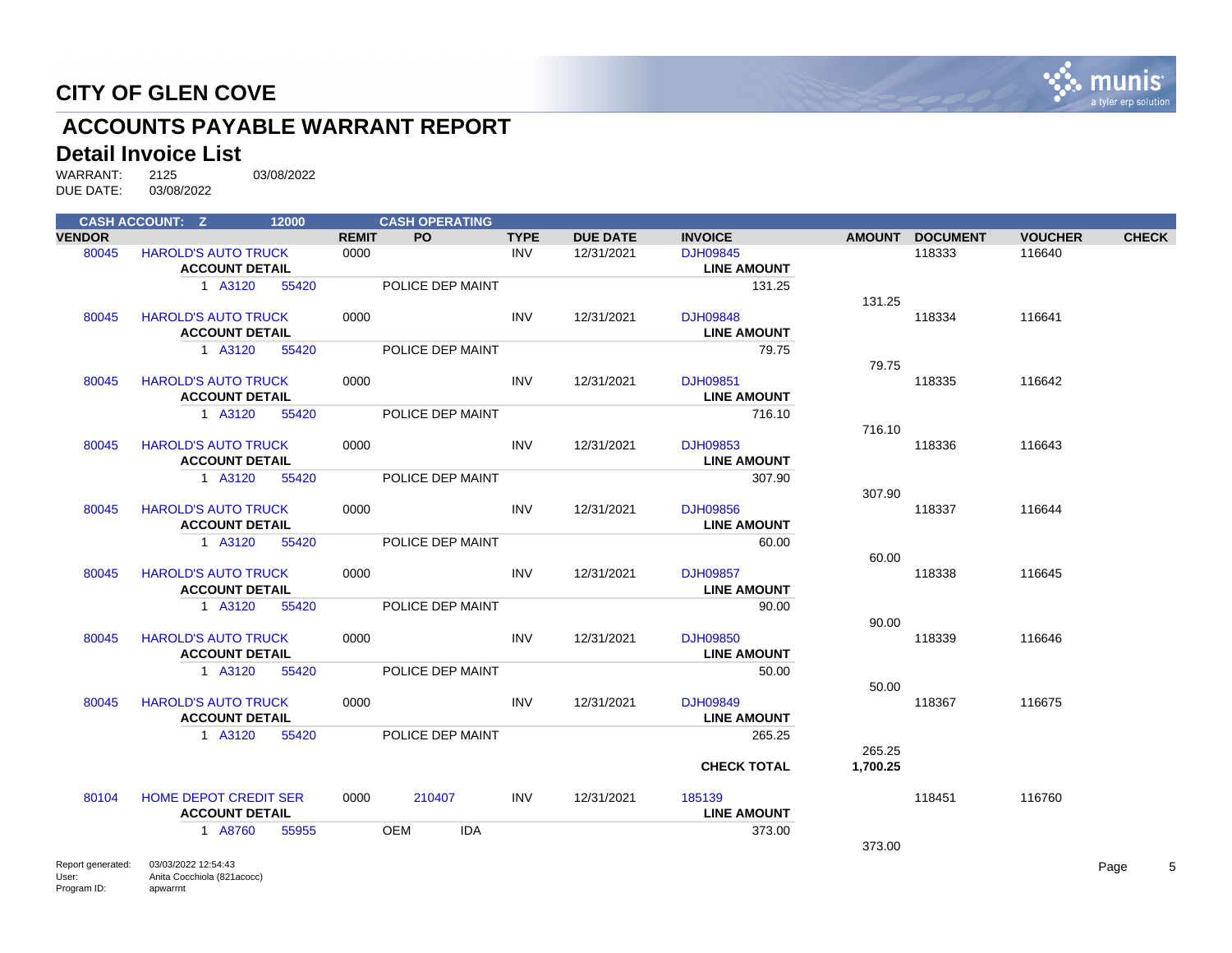

# **ACCOUNTS PAYABLE WARRANT REPORT**

#### **Detail Invoice List**

|               | <b>CASH ACCOUNT: Z</b>                                | 12000 |              | <b>CASH OPERATING</b> |              |             |                 |                                   |          |                 |                |              |
|---------------|-------------------------------------------------------|-------|--------------|-----------------------|--------------|-------------|-----------------|-----------------------------------|----------|-----------------|----------------|--------------|
| <b>VENDOR</b> |                                                       |       | <b>REMIT</b> | <b>PO</b>             |              | <b>TYPE</b> | <b>DUE DATE</b> | <b>INVOICE</b>                    |          | AMOUNT DOCUMENT | <b>VOUCHER</b> | <b>CHECK</b> |
|               |                                                       |       |              |                       |              |             |                 | <b>CHECK TOTAL</b>                | 373.00   |                 |                |              |
| 120135        | <b>LAWSON PRODUCTS</b><br><b>ACCOUNT DETAIL</b>       |       | 0001         |                       |              | <b>INV</b>  | 12/31/2021      | 9309093066<br><b>LINE AMOUNT</b>  |          | 118197          | 116502         |              |
|               | 1 A8160                                               | 55420 |              | GARBAGE MAINT         |              |             |                 | 5.94                              | 5.94     |                 |                |              |
| 120135        | <b>LAWSON PRODUCTS</b><br><b>ACCOUNT DETAIL</b>       |       | 0001         |                       |              | <b>INV</b>  | 12/31/2021      | 9309054592<br><b>LINE AMOUNT</b>  |          | 118198          | 116503         |              |
|               | 1 A8160                                               | 55420 |              | GARBAGE               | <b>MAINT</b> |             |                 | 9.86                              |          |                 |                |              |
| 120135        | <b>LAWSON PRODUCTS</b><br><b>ACCOUNT DETAIL</b>       |       | 0001         |                       |              | <b>INV</b>  | 12/31/2021      | 9309030418<br><b>LINE AMOUNT</b>  | 9.86     | 118199          | 116504         |              |
|               | 1 A8160                                               | 55420 |              | GARBAGE MAINT         |              |             |                 | 6.30                              | 6.30     |                 |                |              |
| 120135        | <b>LAWSON PRODUCTS</b><br><b>ACCOUNT DETAIL</b>       |       | 0001         |                       |              | <b>INV</b>  | 12/31/2021      | 93090930419<br><b>LINE AMOUNT</b> |          | 118200          | 116505         |              |
|               | 1 A1640                                               | 55420 |              | DPW GARG MAINT        |              |             |                 | 509.10                            | 509.10   |                 |                |              |
| 120135        | <b>LAWSON PRODUCTS</b><br><b>ACCOUNT DETAIL</b>       |       | 0001         |                       |              | <b>INV</b>  | 12/31/2021      | 9309090784<br><b>LINE AMOUNT</b>  |          | 118321          | 116628         |              |
|               | 1 A1640                                               | 55420 |              | DPW GARG MAINT        |              |             |                 | 692.04                            | 692.04   |                 |                |              |
| 120135        | <b>LAWSON PRODUCTS</b><br><b>ACCOUNT DETAIL</b>       |       | 0001         |                       |              | <b>INV</b>  | 12/31/2021      | 93090934479<br><b>LINE AMOUNT</b> |          | 118322          | 116629         |              |
|               | 1 A1640                                               | 55420 |              | <b>DPW GARG MAINT</b> |              |             |                 | 1,863.82                          | 1,863.82 |                 |                |              |
| 120135        | <b>LAWSON PRODUCTS</b><br><b>ACCOUNT DETAIL</b>       |       | 0001         |                       |              | <b>INV</b>  | 12/31/2021      | 9309093067<br><b>LINE AMOUNT</b>  |          | 118323          | 116630         |              |
|               | 1 A5110                                               | 55420 |              | DPW ROAD MAINT        |              |             |                 | 152.00                            | 152.00   |                 |                |              |
|               |                                                       |       |              |                       |              |             |                 | <b>CHECK TOTAL</b>                | 3,239.06 |                 |                |              |
| 10865         | <b>GREAT NECK SIGNS, INC</b><br><b>ACCOUNT DETAIL</b> |       | 0000         | 210384                |              | <b>INV</b>  | 12/31/2021      | 3651<br><b>LINE AMOUNT</b>        |          | 118540          | 116850         |              |
|               | 1 A8760                                               | 55521 |              | OEM                   | PFI-COVID-   |             |                 | 5,750.00                          | 5,750.00 |                 |                |              |
|               |                                                       |       |              |                       |              |             |                 | <b>CHECK TOTAL</b>                | 5,750.00 |                 |                |              |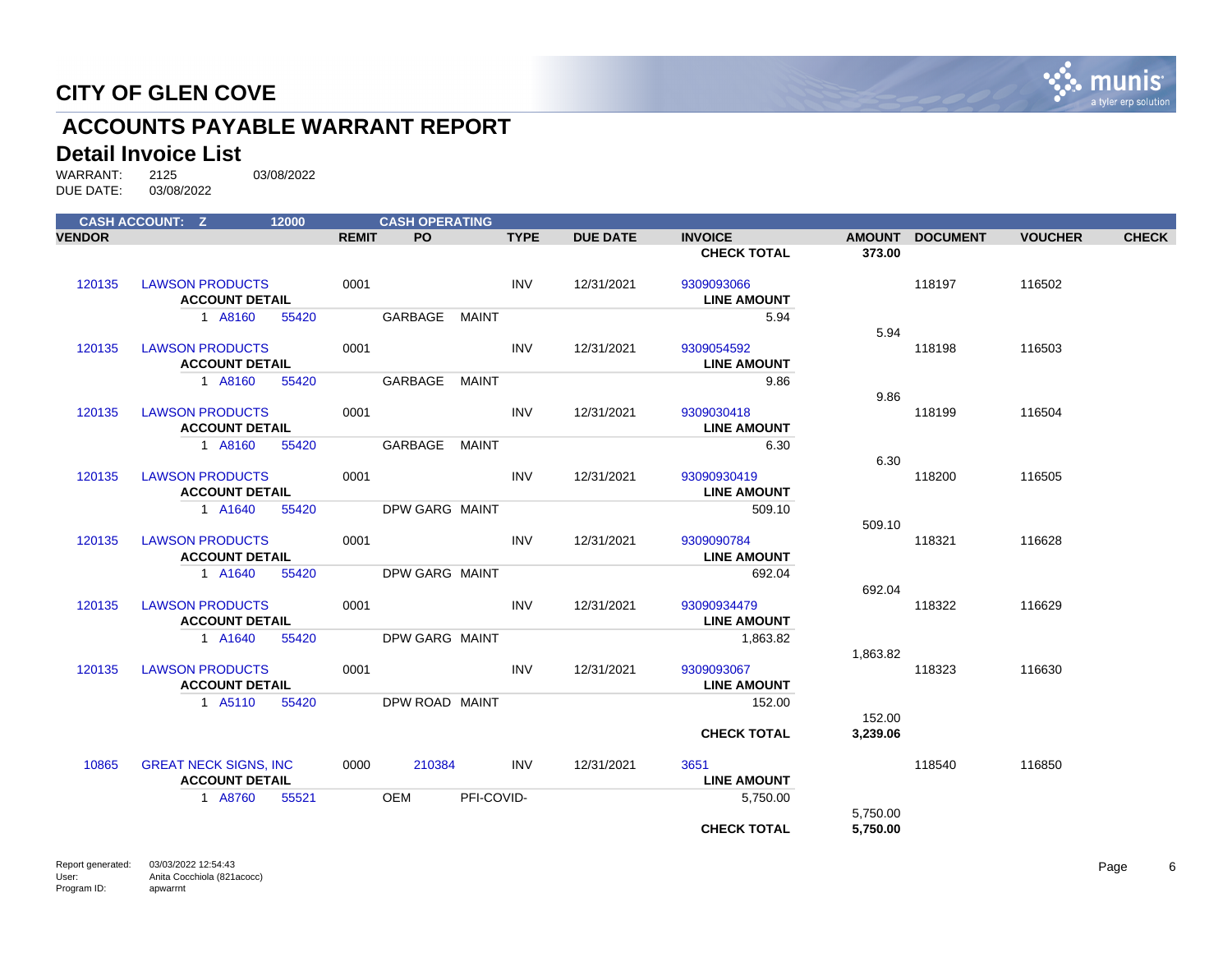

# **ACCOUNTS PAYABLE WARRANT REPORT**

#### **Detail Invoice List**

|               | <b>CASH ACCOUNT: Z</b>      | 12000      |              | <b>CASH OPERATING</b> |                     |                 |                    |               |                 |                |              |
|---------------|-----------------------------|------------|--------------|-----------------------|---------------------|-----------------|--------------------|---------------|-----------------|----------------|--------------|
| <b>VENDOR</b> |                             |            | <b>REMIT</b> | <b>PO</b>             | <b>TYPE</b>         | <b>DUE DATE</b> | <b>INVOICE</b>     | <b>AMOUNT</b> | <b>DOCUMENT</b> | <b>VOUCHER</b> | <b>CHECK</b> |
| 10107         | <b>OCEAN COMPUTER GROUP</b> |            | 0000         | 210151                | <b>INV</b>          | 12/31/2021      | 283443M            |               | 118453          | 116762         |              |
|               | <b>ACCOUNT DETAIL</b>       |            |              |                       |                     |                 | <b>LINE AMOUNT</b> |               |                 |                |              |
|               | 1 A1680                     | 55438      |              |                       | INFO TECH CONTRACTS |                 | 3,250.00           |               |                 |                |              |
|               |                             |            |              |                       |                     |                 |                    | 3,250.00      |                 |                |              |
| 10107         | <b>OCEAN COMPUTER GROUP</b> |            | 0000         | 210151                | <b>INV</b>          | 12/31/2021      | 283717M            |               | 118454          | 116763         |              |
|               | <b>ACCOUNT DETAIL</b>       |            |              |                       |                     |                 | <b>LINE AMOUNT</b> |               |                 |                |              |
|               | 1 A1680                     | 55438      |              |                       | INFO TECH CONTRACTS |                 | 500.00             |               |                 |                |              |
|               |                             |            |              |                       |                     |                 |                    | 500.00        |                 |                |              |
| 10107         | <b>OCEAN COMPUTER GROUP</b> |            | 0000         |                       | <b>INV</b>          | 12/31/2021      | 283717M-           |               | 118455          | 116764         |              |
|               | <b>ACCOUNT DETAIL</b>       |            |              |                       |                     |                 | <b>LINE AMOUNT</b> |               |                 |                |              |
|               | 1 A1680                     | 55438      |              |                       | INFO TECH CONTRACTS |                 | 2,750.00           |               |                 |                |              |
|               |                             |            |              |                       |                     |                 |                    | 2,750.00      |                 |                |              |
| 10107         | <b>OCEAN COMPUTER GROUP</b> |            | 0000         | 210268                | <b>INV</b>          | 12/31/2021      | 283485G            |               | 118539          | 116849         |              |
|               | <b>ACCOUNT DETAIL</b>       |            |              |                       |                     |                 | <b>LINE AMOUNT</b> |               |                 |                |              |
|               | 1 H1680                     | 52260 2028 |              | IT                    | <b>INFRASTRUC</b>   |                 | 83,154.46          |               |                 |                |              |
|               |                             |            |              |                       |                     |                 |                    | 83,154.46     |                 |                |              |
|               |                             |            |              |                       |                     |                 | <b>CHECK TOTAL</b> | 89,654.46     |                 |                |              |
| 161100        | <b>PITNEY BOWES</b>         |            | 0001         | 210403                | <b>INV</b>          | 12/31/2021      | 1020167005         |               | 118456          | 116765         |              |
|               | <b>ACCOUNT DETAIL</b>       |            |              |                       |                     |                 | <b>LINE AMOUNT</b> |               |                 |                |              |
|               | 1 A1310                     | 52220      |              | <b>FINANCE</b>        | <b>EQUIP PUR</b>    |                 | 6,886.31           |               |                 |                |              |
|               | 2 H1310                     | 55406 2017 |              | <b>FINANCE</b>        | SOFTWARE F          |                 | 6,800.00           |               |                 |                |              |
|               |                             |            |              |                       |                     |                 |                    | 13,686.31     |                 |                |              |
|               |                             |            |              |                       |                     |                 | <b>CHECK TOTAL</b> | 13,686.31     |                 |                |              |
|               |                             |            |              |                       |                     |                 |                    |               |                 |                |              |
| 180397        | <b>REGENCY FOREST</b>       |            | 0000         |                       | <b>INV</b>          | 12/31/2021      | FP265535           |               | 118201          | 116506         |              |
|               | <b>ACCOUNT DETAIL</b>       |            |              |                       |                     |                 | <b>LINE AMOUNT</b> |               |                 |                |              |
|               | 1 A3510                     | 55438      |              | ANIMAL                | <b>CONTRACTS</b>    |                 | 66.00              |               |                 |                |              |
|               |                             |            |              |                       |                     |                 |                    | 66.00         |                 |                |              |
|               |                             |            |              |                       |                     |                 | <b>CHECK TOTAL</b> | 66.00         |                 |                |              |
| 180019        | <b>ROADWORK AHEAD, INC.</b> |            | 0000         |                       | <b>INV</b>          | 12/31/2021      | <b>EST. #2</b>     |               | 118457          | 116766         |              |
|               | <b>ACCOUNT DETAIL</b>       |            |              |                       |                     |                 | <b>LINE AMOUNT</b> |               |                 |                |              |
|               | 1 H <sub>5</sub> 110        | 55420      | 2107         | DPW ROADSROADS        |                     |                 | 22,686.10          |               |                 |                |              |
|               |                             |            |              |                       |                     |                 |                    | 22,686.10     |                 |                |              |
|               |                             |            |              |                       |                     |                 | <b>CHECK TOTAL</b> | 22,686.10     |                 |                |              |
|               |                             |            |              |                       |                     |                 |                    |               |                 |                |              |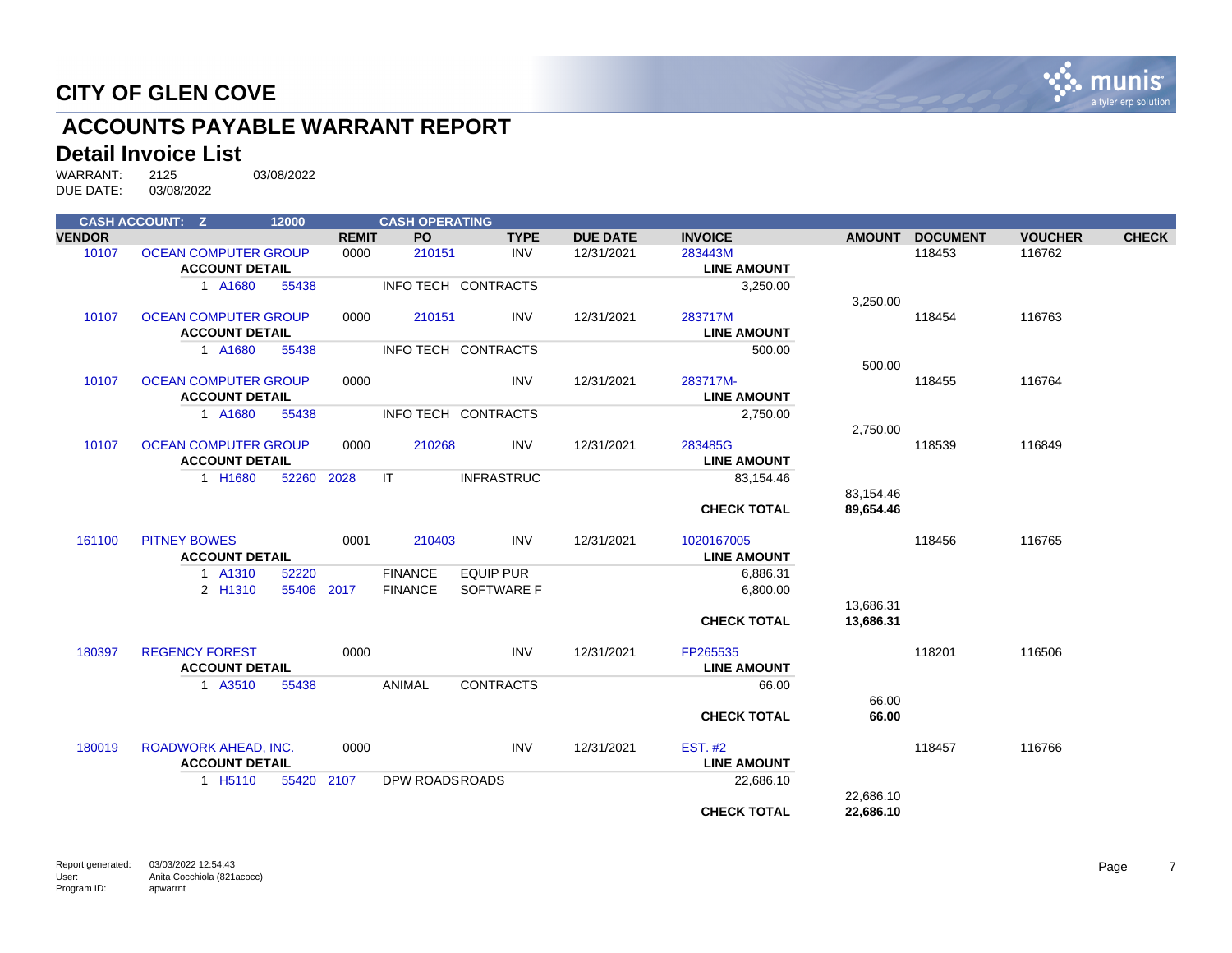

# **ACCOUNTS PAYABLE WARRANT REPORT**

#### **Detail Invoice List**

|               | <b>CASH ACCOUNT: Z</b>                               | 12000 |              | <b>CASH OPERATING</b> |                       |                 |                                   |                      |                 |                |              |
|---------------|------------------------------------------------------|-------|--------------|-----------------------|-----------------------|-----------------|-----------------------------------|----------------------|-----------------|----------------|--------------|
| <b>VENDOR</b> |                                                      |       | <b>REMIT</b> | PO                    | <b>TYPE</b>           | <b>DUE DATE</b> | <b>INVOICE</b>                    | <b>AMOUNT</b>        | <b>DOCUMENT</b> | <b>VOUCHER</b> | <b>CHECK</b> |
| 10271         | STAPLES CONTRACT & CO<br><b>ACCOUNT DETAIL</b>       |       | 0000         | 210078                | <b>INV</b>            | 12/31/2021      | 3496174367<br><b>LINE AMOUNT</b>  |                      | 118195          | 116500         |              |
|               | 1 A3120                                              | 54360 |              |                       | POLICE DEP OFFICE EXP |                 | 69.23                             | 69.23                |                 |                |              |
| 10271         | STAPLES CONTRACT & CO<br><b>ACCOUNT DETAIL</b>       |       | 0000         |                       | <b>INV</b>            | 12/31/2021      | 3496174367-<br><b>LINE AMOUNT</b> |                      | 118196          | 116501         |              |
|               | 1 A3120                                              | 54360 |              |                       | POLICE DEP OFFICE EXP |                 | 12.73                             | 12.73                |                 |                |              |
|               |                                                      |       |              |                       |                       |                 | <b>CHECK TOTAL</b>                | 81.96                |                 |                |              |
| 190557        | <b>SWIFTREACH NETWORKS,</b><br><b>ACCOUNT DETAIL</b> |       | 0000         |                       | <b>INV</b>            | 12/31/2021      | 40507<br><b>LINE AMOUNT</b>       |                      | 117388          | 115682         |              |
|               | 1 A1210                                              | 55438 |              | <b>MAYOR</b>          | <b>CONTRACTS</b>      |                 | 350.00                            | 350.00               |                 |                |              |
| 190557        | <b>SWIFTREACH NETWORKS,</b><br><b>ACCOUNT DETAIL</b> |       | 0000         |                       | <b>INV</b>            | 12/31/2021      | 38454<br><b>LINE AMOUNT</b>       |                      | 117389          | 115683         |              |
|               | 1 A1210                                              | 55438 |              | <b>MAYOR</b>          | <b>CONTRACTS</b>      |                 | 350.00                            | 350.00               |                 |                |              |
|               |                                                      |       |              |                       |                       |                 | <b>CHECK TOTAL</b>                | 700.00               |                 |                |              |
| 10228         | ARROW INTERNATIONAL,<br><b>ACCOUNT DETAIL</b>        |       | 0000         | 210084                | <b>INV</b>            | 12/31/2021      | 9504669471<br><b>LINE AMOUNT</b>  |                      | 118366          | 116674         |              |
|               | 1 A4540                                              | 54353 |              | <b>EMS</b>            | <b>EMS SUPPY</b>      |                 | 1,330.00                          |                      |                 |                |              |
|               |                                                      |       |              |                       |                       |                 | <b>CHECK TOTAL</b>                | 1,330.00<br>1,330.00 |                 |                |              |
| 210104        | <b>ULINE</b><br><b>ACCOUNT DETAIL</b>                |       | 0000         | 210404                | <b>INV</b>            | 12/31/2021      | 143039799<br><b>LINE AMOUNT</b>   |                      | 118542          | 116852         |              |
|               | 1 A8760                                              | 55955 |              | <b>OEM</b>            | <b>IDA</b>            |                 | 947.92                            |                      |                 |                |              |
| 210104        | <b>ULINE</b><br><b>ACCOUNT DETAIL</b>                |       | 0000         |                       | <b>INV</b>            | 12/31/2021      | 143039799-<br><b>LINE AMOUNT</b>  | 947.92               | 118543          | 116853         |              |
|               | 1 A8760                                              | 55955 |              | <b>OEM</b>            | <b>IDA</b>            |                 | 1.92                              |                      |                 |                |              |
|               |                                                      |       |              |                       |                       |                 | <b>CHECK TOTAL</b>                | 1.92<br>949.84       |                 |                |              |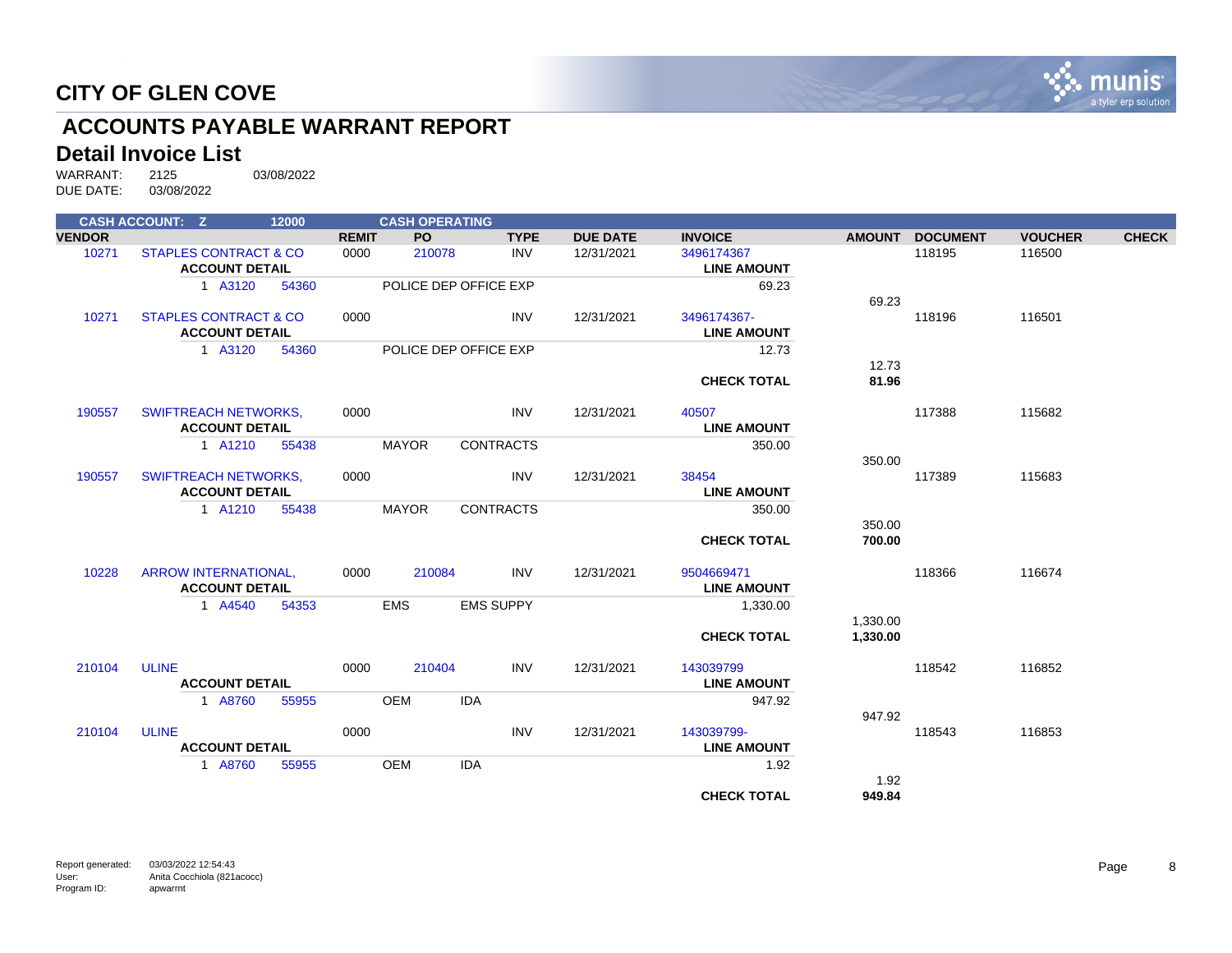

# **ACCOUNTS PAYABLE WARRANT REPORT**

#### **Detail Invoice List**

|               | <b>CASH ACCOUNT: Z</b>    | 12000 |              | <b>CASH OPERATING</b> |                             |                 |                    |               |                 |                |              |
|---------------|---------------------------|-------|--------------|-----------------------|-----------------------------|-----------------|--------------------|---------------|-----------------|----------------|--------------|
| <b>VENDOR</b> |                           |       | <b>REMIT</b> | <b>PO</b>             | <b>TYPE</b>                 | <b>DUE DATE</b> | <b>INVOICE</b>     | <b>AMOUNT</b> | <b>DOCUMENT</b> | <b>VOUCHER</b> | <b>CHECK</b> |
| 210083        | UNITED PARCEL SERVICE     |       | 0000         | 210040                | <b>INV</b>                  | 12/31/2021      | 000F074W8012       |               | 118452          | 116761         |              |
|               | <b>ACCOUNT DETAIL</b>     |       |              |                       |                             |                 | <b>LINE AMOUNT</b> |               |                 |                |              |
|               | 1 A1220                   | 54370 |              | <b>CITY HALL</b>      | POSTAGE                     |                 | 33.70              |               |                 |                |              |
|               |                           |       |              |                       |                             |                 |                    | 33.70         |                 |                |              |
|               |                           |       |              |                       |                             |                 | <b>CHECK TOTAL</b> | 33.70         |                 |                |              |
| 220213        | <b>VANCE COUNTRY FORD</b> |       | 0000         | 210374                | <b>INV</b>                  | 12/31/2021      | 77143              |               | 118319          | 116626         |              |
|               | <b>ACCOUNT DETAIL</b>     |       |              |                       |                             |                 | <b>LINE AMOUNT</b> |               |                 |                |              |
|               | 1 H3120                   | 52250 | 2117         | <b>POLICE</b>         | <b>VEHICLES</b>             |                 | 55,258.02          |               |                 |                |              |
|               |                           |       |              |                       |                             |                 |                    | 55,258.02     |                 |                |              |
| 220213        | <b>VANCE COUNTRY FORD</b> |       | 0000         | 210374                | <b>INV</b>                  | 12/31/2021      | 77228              |               | 118320          | 116627         |              |
|               | <b>ACCOUNT DETAIL</b>     |       |              |                       |                             |                 | <b>LINE AMOUNT</b> |               |                 |                |              |
|               | 1 H3120                   | 52250 | 2117         | <b>POLICE</b>         | <b>VEHICLES</b>             |                 | 55,258.02          |               |                 |                |              |
|               |                           |       |              |                       |                             |                 |                    | 55,258.02     |                 |                |              |
| 220213        | <b>VANCE COUNTRY FORD</b> |       | 0000         | 210374                | <b>INV</b>                  | 12/31/2021      | 77230              |               | 118523          | 116833         |              |
|               | <b>ACCOUNT DETAIL</b>     |       |              |                       |                             |                 | <b>LINE AMOUNT</b> |               |                 |                |              |
|               | 1 H3120                   | 52250 | 2117         | <b>POLICE</b>         | <b>VEHICLES</b>             |                 | 55,258.02          |               |                 |                |              |
|               |                           |       |              |                       |                             |                 |                    | 55,258.02     |                 |                |              |
|               |                           |       |              |                       |                             |                 | <b>CHECK TOTAL</b> | 165,774.06    |                 |                |              |
| 220055        | <b>VERIZON RPC</b>        |       | 0000         |                       | <b>INV</b>                  | 12/31/2021      | 212NY27710222      |               | 118202          | 116507         |              |
|               | <b>ACCOUNT DETAIL</b>     |       |              |                       |                             |                 | <b>LINE AMOUNT</b> |               |                 |                |              |
|               | 1 A5110                   | 54380 |              | DPW ROAD UTILITIES    |                             |                 | 1,401.44           |               |                 |                |              |
|               |                           |       |              |                       |                             |                 |                    | 1,401.44      |                 |                |              |
|               |                           |       |              |                       |                             |                 | <b>CHECK TOTAL</b> | 1,401.44      |                 |                |              |
| 57            | <b>INVOICES</b>           |       |              |                       | <b>WARRANT TOTAL</b>        |                 | 370,077.41         | 370,077.41    |                 |                |              |
|               |                           |       |              |                       | <b>CASH ACCOUNT BALANCE</b> |                 |                    | 0.00          |                 |                |              |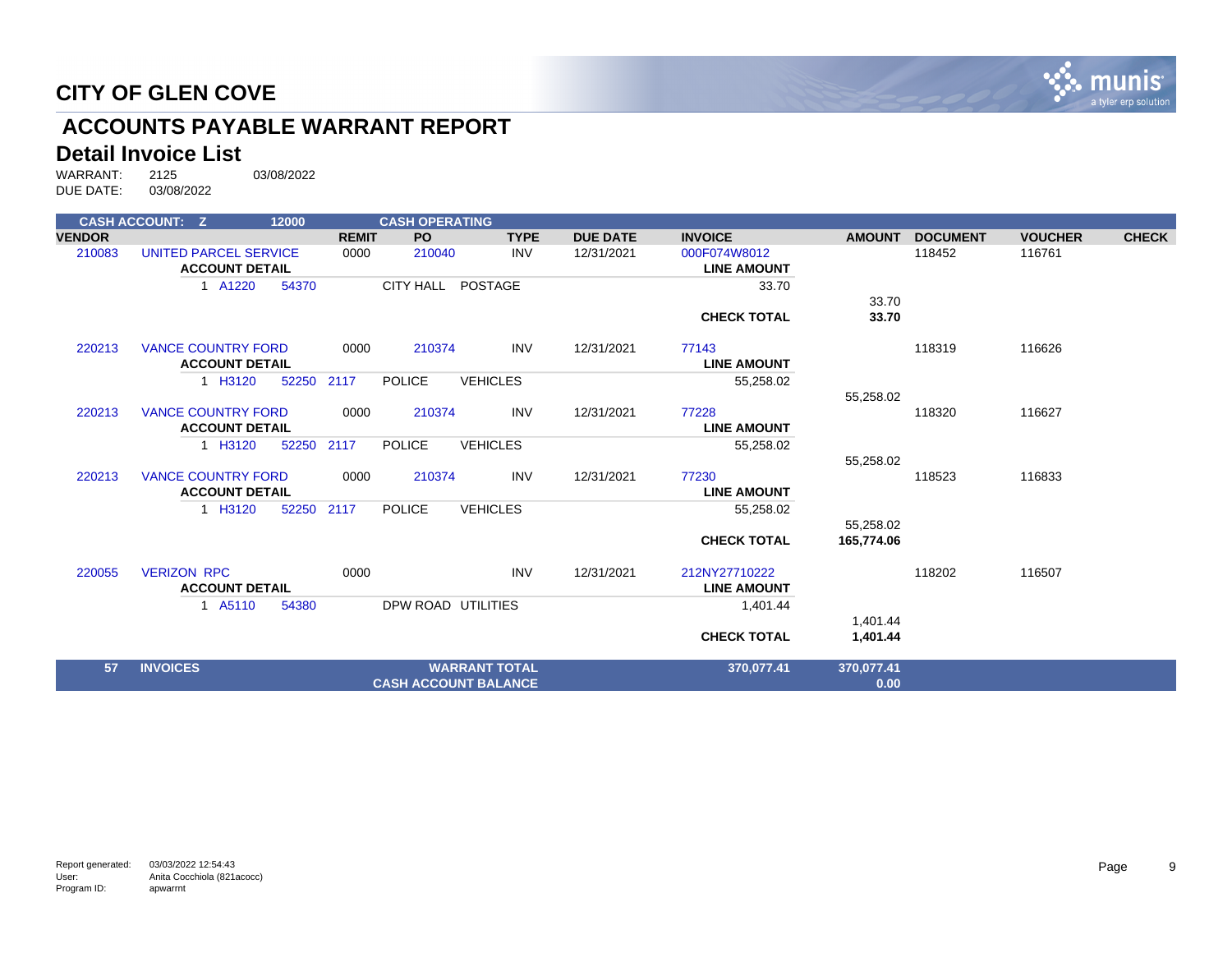

# **ACCOUNTS PAYABLE WARRANT REPORT**

# Warrant Summary<br>WARRANT: 2125

Program ID:

apwarrnt

2125 03/08/2022<br>03/08/2022 DUE DATE:

| <b>FUND</b>       | <b>ORG</b>                  |                                              | <b>ACCOUNT</b>               |                                  | <b>AMOUNT</b> | <b>AVLB BUDGET</b> |
|-------------------|-----------------------------|----------------------------------------------|------------------------------|----------------------------------|---------------|--------------------|
| Α                 | A1210                       | <b>MAYOR</b>                                 | A -01-1210-55438 -           | <b>CONTRACTUAL SERVICES</b>      | 700.00        | 5,822.71           |
| Α                 | A1220                       | CITY HALL OPERATING E                        | A -01-1220-54360 -           | PRINTING & OFFICE                | 985.00        | 20,225.42          |
| Α                 | A1220                       | <b>CITY HALL OPERATING E</b>                 | A -01-1220-54370 -           | <b>POSTAGE</b>                   | 33.70         | 3,969.64           |
| Α                 | A1310                       | <b>FINANCE DEPARTMENT</b>                    | A -01-1310-52220 -           | <b>EQUIPMENT PURCHASE</b>        | 6,886.31      | $-6,886.31$        |
| Α                 | A1420                       | <b>CITY ATTORNEY</b>                         | A -01-1420-55492 -           | <b>LEGAL FEES</b>                | 15,075.00     | $-90,163.21$       |
| Α                 | A1640                       | DEPT PUBLIC WORKS - G                        | A -01-1640-55420 -           | <b>REPAIRS &amp; MAINTENANCE</b> | 3,064.96      | $-2.562.37$        |
| Α                 | A1680                       | INFORMATION TECHNOLOG A -01-1680-55438 -     |                              | CONTRACTUAL SERVICES             | 6,500.00      | 481.05             |
| Α                 | A3120                       | POLICE DEPARTMENT                            | A -03-3120-54360 -           | PRINTING & OFFICE                | 81.96         | 1,457.67           |
| А                 | A3120                       | POLICE DEPARTMENT                            | A -03-3120-55420 -           | <b>REPAIRS &amp; MAINTENANCE</b> | 2,284.50      | 3,959.65           |
| Α                 | A3120                       | POLICE DEPARTMENT                            | A -03-3120-55855 -           | <b>UNIFORM</b>                   | 13,501.12     | 832.88             |
| Α                 | A3310                       | <b>AUXILIARY POLICE</b>                      | A -03-3310-55855 -           | <b>UNIFORM</b>                   | 1,468.80      | 13.55              |
| Α                 | A3410                       | FIRE DEPARTMENT                              | A -03-3410-54324 -           | <b>GENERAL SUPPLIES</b>          | 91.04         | 257.60             |
| Α                 | A3510                       | <b>ANIMAL SHELTER</b>                        | A -01-3510-55438 -           | CONTRACTUAL SERVICES             | 66.00         | 7,557.98           |
| Α                 | A4540                       | <b>EMS/AMBULANCE CORPS</b>                   | A -04-4540-54353 -           | <b>MEDICAL SUPPLIES</b>          | 1,460.00      | 661.62             |
| Α                 | A5110                       | DEPT PUBLIC WORKS - R                        | A -05-5110-54380 -           | UTILITIES STREET LIGH            | 1,401.44      | $-4.044.52$        |
| Α                 | A5110                       | DEPT PUBLIC WORKS - R                        | A -05-5110-55420 -           | <b>REPAIRS &amp; MAINTENANCE</b> | 152.00        | $-54.09$           |
| Α                 | A5720                       | <b>HARBOR PATROL</b>                         | A -05-5720-55855 -           | <b>UNIFORM</b>                   | 662.35        | 55.30              |
| Α                 | A7030                       | <b>SENIOR CENTER - REC &amp;</b>             | A -07-7030-55438 -           | <b>CONTRACTUAL SERVICES</b>      | 773.95        | 19,804.38          |
| Α                 | A7180                       | <b>GOLF COURSE</b>                           | A -07-7180-55438 -           | CONTRACTUAL SERVICES             | 4,166.67      | 29.62              |
| Α                 | A8160                       | <b>DEPT PUBLIC WORKS - S</b>                 | A -08-8160-55420 -           | <b>REPAIRS &amp; MAINTENANCE</b> | 22.10         | 301.11             |
| Α                 | A8760                       | EMERGENCY DISASTER WO A -03-8760-55521 -     |                              | PFI-COVID-19 CDBG                | 5,750.00      | $-22,139.63$       |
| Α                 | A8760                       | EMERGENCY DISASTER WO A -03-8760-55955 -     |                              | <b>IDA DAMAGES</b>               | 1,322.84      | $-159,016.37$      |
|                   |                             |                                              |                              | <b>FUND TOTAL</b>                | 66,449.74     |                    |
|                   | <b>CASH ACCOUNT Z 12000</b> | <b>BALANCE .00</b>                           |                              |                                  |               |                    |
| F                 | F8300                       | <b>WATER DIVISION</b>                        | $-08 - 8300 - 54324 -$<br>F. | <b>GENERAL SUPPLIES</b>          | 4,526.00      | 14,461.72          |
| F                 | F8300                       | <b>WATER DIVISION</b>                        | $-08 - 8300 - 55420 -$<br>F  | <b>REPAIRS &amp; MAINTENANCE</b> | 14,400.00     | $-14,300.00$       |
| F.                | F8300                       | <b>WATER DIVISION</b>                        | $-08 - 8300 - 55438 -$<br>F  | <b>CONTRACTUAL SERVICES</b>      | 612.80        | 47,111.63          |
|                   |                             |                                              |                              | <b>FUND TOTAL</b>                | 19,538.80     |                    |
|                   | <b>CASH ACCOUNT Z 12000</b> | <b>BALANCE .00</b>                           |                              |                                  |               |                    |
| н                 | H1220                       | <b>CITY HALL</b>                             | H -01-1220-52220-1602        | <b>TECHNOLOGICAL IMPROVE</b>     | 5,191.77      | 1,355.28           |
| н                 | H1310                       | <b>FINANCE DEPARTMENT</b>                    | H -01-1310-55406 -2017       | SOFTWARE AND HARDWARE            | 6,800.00      | 0.00               |
| Н                 | H1680                       | INFORMATION TECHNOLOG H -01-1680-52260 -2028 |                              | IT INFRASTRUCTURE                | 83,154.46     | 49,723.30          |
| н                 | H3120                       | <b>POLICE</b>                                | H -03-3120-52250 -2117       | POLICE VEHICLES                  | 165,774.06    | 2,266.65           |
| н                 | H4540                       | <b>EMS/AMBULANCE CORPS</b>                   | H -03-4540-52220 -1605       | <b>EMS EQUIPMENT PURCHAS</b>     | 482.48        | 0.00               |
| H                 | H5110                       | <b>DEPT PUBLIC WORKS - R</b>                 | H -05-5110-55420 -2107       | ROADS AND DRAINAGE               | 22,686.10     | 1,348,425.71       |
| Report generated: |                             | 03/03/2022 12:54:43                          |                              |                                  |               | Page<br>10         |
| User:             |                             | Anita Cocchiola (821acocc)                   |                              |                                  |               |                    |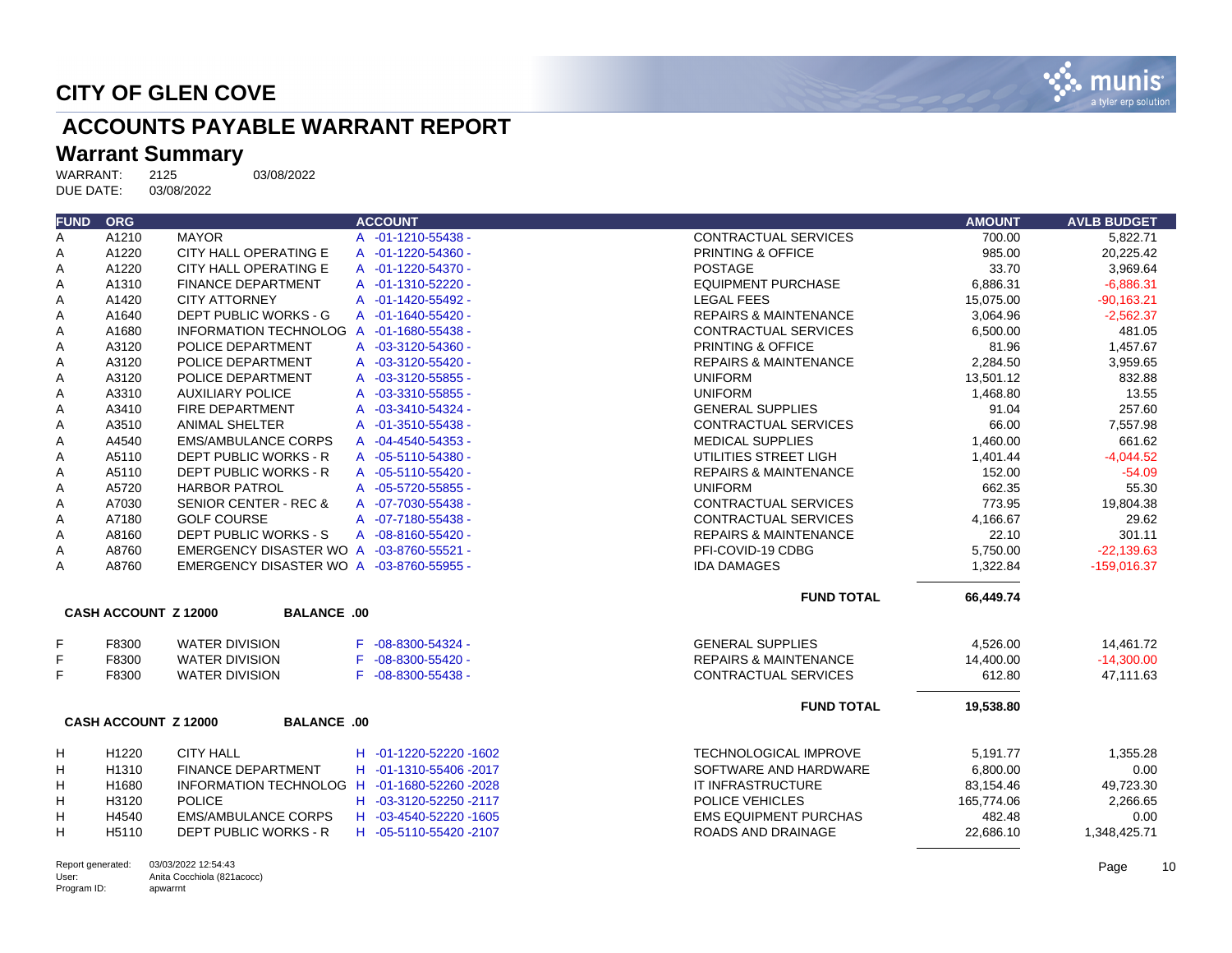

## **ACCOUNTS PAYABLE WARRANT REPORT**

| <b>CASH ACCOUNT Z 12000</b> | <b>BALANCE .00</b> | <b>FUND TOTAL</b>            | 284,088.87 |
|-----------------------------|--------------------|------------------------------|------------|
|                             |                    | <b>WARRANT SUMMARY TOTAL</b> | 370,077.41 |
|                             |                    | <b>GRAND TOTAL</b>           | 370,077.41 |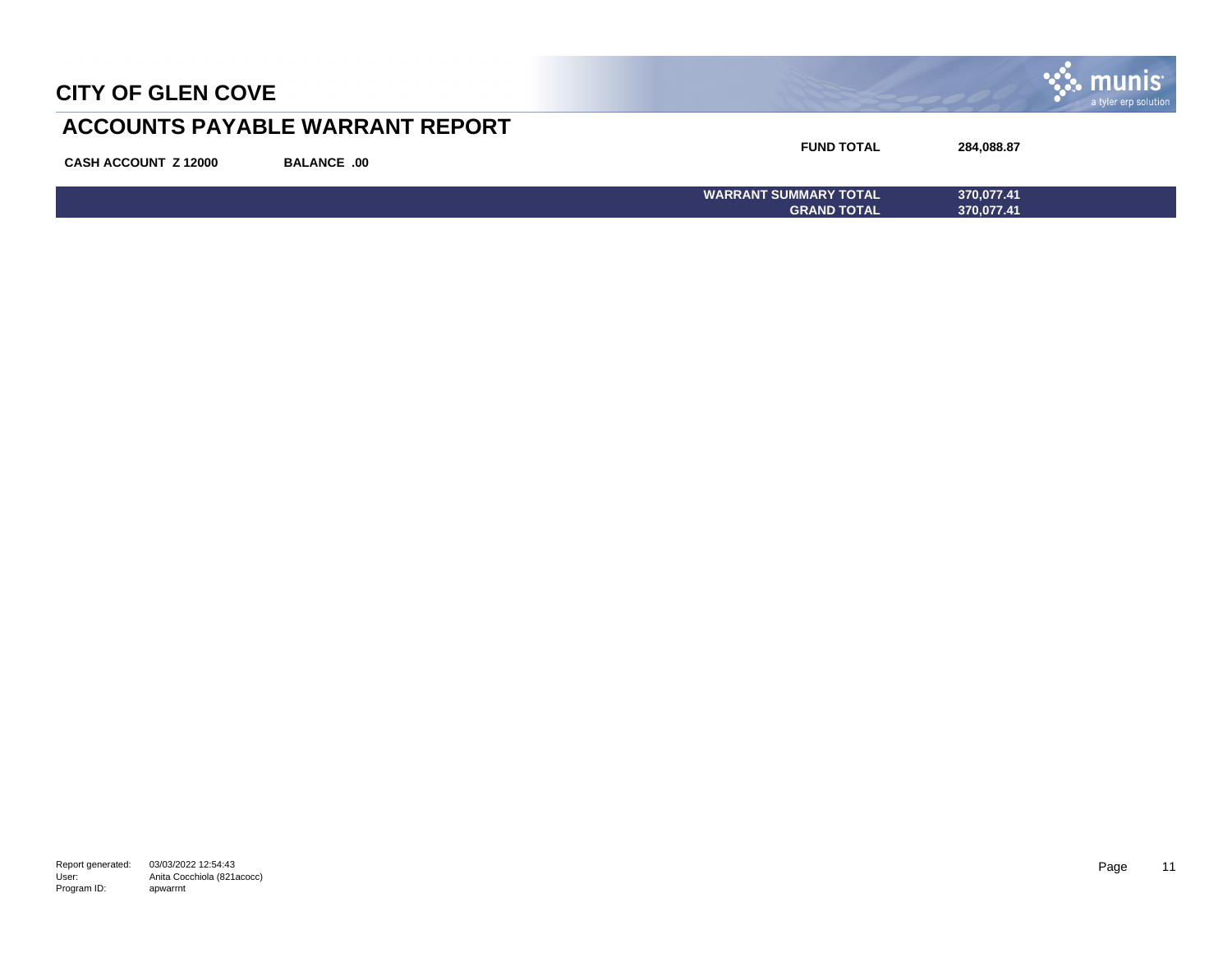

# **ACCOUNTS PAYABLE WARRANT REPORT**

# **Warrant List by Voucher**<br>WARRANT: 2125 03/08/2022

WARRANT: 2125<br>DUE DATE: 03/08/2022 DUE DATE:

| <b>VOUCHER</b>       | <b>VENDOR</b>                          | <b>DOCUMENT</b> | <b>INVOICE</b>  | PO     | <b>TYPE</b> | <b>DUE DATE</b> | <b>AMOUNT COMMENT</b>           |
|----------------------|----------------------------------------|-----------------|-----------------|--------|-------------|-----------------|---------------------------------|
| 115682               | 190557 SWIFTREACH NETWORKS, INC.       | 117388          | 40507           |        | <b>INV</b>  | 12/31/2021      | 350.00 MONTHLY SUBSCRIPTION     |
| 115683               | 190557 SWIFTREACH NETWORKS, INC.       | 117389          | 38454           |        | <b>INV</b>  | 12/31/2021      | 350.00 MONTHLY SUBSCRIPTION     |
| 116494               | 50044 ECONOMY UNIFORM                  | 118189          | 37300-37502     |        | <b>INV</b>  | 12/31/2021      | 4.690.78 UNIFORMS FOR OFFICERS  |
| 116495               | 50044 ECONOMY UNIFORM                  | 118190          | 37469-37622     |        | <b>INV</b>  | 12/31/2021      | 5,391.74 UNIFORMS FOR POLICE    |
| 116496               | 50044 ECONOMY UNIFORM                  | 118191          | 37624           |        | <b>INV</b>  | 12/31/2021      | 398.90 UNIFORMS, GLOVES, TIE    |
| 116497               | 50044 ECONOMY UNIFORM                  | 118192          | 37315           |        | <b>INV</b>  | 12/31/2021      | 178.45 PANTS, PEPPER SPRAY,     |
| 116498               | 40026 DELL MARKETING L.P.              | 118193          | 10558152188     | 210411 | <b>INV</b>  | 12/31/2021      | 5.191.77 DELL 65 4K INTERACTIV  |
| 116500               | 10271 STAPLES CONTRACT & COMMER118195  |                 | 3496174367      | 210078 | <b>INV</b>  | 12/31/2021      | 69.23 PURCHASE OF OFFICE SU     |
| 116501               | 10271 STAPLES CONTRACT & COMMER118196  |                 | 3496174367-     |        | <b>INV</b>  | 12/31/2021      | 12.73 OFFICE SUPPLIES           |
| 116502               | 120135 LAWSON PRODUCTS                 | 118197          | 9309093066      |        | <b>INV</b>  | 12/31/2021      | 5.94 PIPE FITTING               |
| 116503               | 120135 LAWSON PRODUCTS                 | 118198          | 9309054592      |        | <b>INV</b>  | 12/31/2021      | 9.86 SWIVEL                     |
| 116504               | 120135 LAWSON PRODUCTS                 | 118199          | 9309030418      |        | <b>INV</b>  | 12/31/2021      | 6.30 FITTING                    |
| 116505               | 120135 LAWSON PRODUCTS                 | 118200          | 93090930419     |        | <b>INV</b>  | 12/31/2021      | 509.10 NITRILE GLOVES           |
| 116506               | 180397 REGENCY FOREST                  | 118201          | FP265535        |        | <b>INV</b>  | 12/31/2021      | 66.00 CAT ANIMAL RESCUE - C     |
| 116507               | 220055 VERIZON RPC                     | 118202          | 212NY27710222   |        | <b>INV</b>  | 12/31/2021      | 1.401.44 POLE ATTACHMENT RENTA  |
| 116626               | 220213 VANCE COUNTRY FORD              | 118319          | 77143           | 210374 | <b>INV</b>  | 12/31/2021      | 55,258.02 2021 FORD EXPLORER    |
| 116627               | 220213 VANCE COUNTRY FORD              | 118320          | 77228           | 210374 | <b>INV</b>  | 12/31/2021      | 55,258.02 2021 FORD EXPLORER    |
| 116628               | 120135 LAWSON PRODUCTS                 | 118321          | 9309090784      |        | <b>INV</b>  | 12/31/2021      | 692.04 MECHANIC SHOP SUPPLIE    |
| 116629               | 120135 LAWSON PRODUCTS                 | 118322          | 93090934479     |        | <b>INV</b>  | 12/31/2021      | 1.863.82 MECHANIC SHOP SUPPLIE  |
| 116630               | 120135 LAWSON PRODUCTS                 | 118323          | 9309093067      |        | <b>INV</b>  | 12/31/2021      | 152.00 BARB-LOCK FT ASSORTME    |
| 116631               | 10585 ATLANTIC WELLS, INC.             | 118324          | 6256            |        | <b>INV</b>  | 12/31/2021      | 18,926.00 BOOSTER PUMP REPAIR K |
| 116632               | 30110 CHIEF FIRE & SAFETY EQ.          | 118325          | 20891           |        | <b>INV</b>  | 12/31/2021      | 28.00 REFILL 20 LB CO2          |
| 116633               | 30110 CHIEF FIRE & SAFETY EQ.          | 118326          | 20799           |        | <b>INV</b>  | 12/31/2021      | 63.04 REPAIR HELMET             |
| 116634               | 21008 B & H PHOTO-VIDEO                | 118327          | 189139806       | 210218 | <b>INV</b>  | 12/31/2021      | 482.48 1 SAMSUNG TV             |
| 116635               | 10456 A+ GRAPHICS & SIGNS, INC.        | 118328          | 8640            |        | <b>INV</b>  | 12/31/2021      | 985.00 CARVED SIGN WITH DIGI    |
| 116636               | 40130 D & B ENGINEERS & ARCHITE        | 118329          | 131229          |        | <b>INV</b>  | 12/31/2021      | 612.80 DP DOUND ATTENUATION     |
| 116640               | 80045 HAROLD'S AUTO TRUCK              | 118333          | DJH09845        |        | <b>INV</b>  | 12/31/2021      | 131.25 VEHICLE MAINTENANCE      |
| 116641               | 80045 HAROLD'S AUTO TRUCK              | 118334          | DJH09848        |        | <b>INV</b>  | 12/31/2021      | 79.75 VEHICLE MAINTENANCE       |
| 116642               | 80045 HAROLD'S AUTO TRUCK              | 118335          | DJH09851        |        | <b>INV</b>  | 12/31/2021      | 716.10 VEHICLE MAINTENANCE      |
| 116643               | 80045 HAROLD'S AUTO TRUCK              | 118336          | DJH09853        |        | <b>INV</b>  | 12/31/2021      | 307.90 VEHICLE MAINTENANCE      |
| 116644               | 80045 HAROLD'S AUTO TRUCK              | 118337          | <b>DJH09856</b> |        | <b>INV</b>  | 12/31/2021      | 60.00 VEHICLE MAINTENANCE       |
| 116645               | 80045 HAROLD'S AUTO TRUCK              | 118338          | <b>DJH09857</b> |        | <b>INV</b>  | 12/31/2021      | 90.00 VEHICLE MAINTENANCE       |
| 116646               | 80045 HAROLD'S AUTO TRUCK              | 118339          | <b>DJH09850</b> |        | <b>INV</b>  | 12/31/2021      | 50.00 VEHICLE MAINTENANCE       |
| 116647               | 50044 ECONOMY UNIFORM                  | 118340          | 37629-37647     |        | <b>INV</b>  | 12/31/2021      | 3.503.60 UNIFORMS - POLICE & H  |
| 116663               | 10665 COOPERFRIEDMAN ELECTRIC S 118355 |                 | S046719537.001  |        | <b>INV</b>  | 12/31/2021      | 584.25 STARTUP, LABOR           |
| 116664               | 50044 ECONOMY UNIFORM                  | 118356          | 37597           |        | <b>INV</b>  | 12/31/2021      | 340.00 CHIEF BADGES             |
| 116665               | 50044 ECONOMY UNIFORM                  | 118357          | 37316           |        | <b>INV</b>  | 12/31/2021      | 564.40 UNIFORM                  |
| 116666               | 50044 ECONOMY UNIFORM                  | 118358          | 37303           |        | <b>INV</b>  | 12/31/2021      | 564.40 UNIFORM                  |
| 116673               | 50045 ELM CONSULTING GROUP LTD.        | 118365          | 2021-12         | 210096 | <b>INV</b>  | 12/31/2021      | 4.166.67 GOLF MANAGEMENT PROFE  |
| 116674               | 10228 ARROW INTERNATIONAL, INC.        | 118366          | 9504669471      | 210084 | <b>INV</b>  | 12/31/2021      | 1.330.00 PURCHASE OF EZIO NEED  |
| Report generated:    | 03/03/2022 12:54:43                    |                 |                 |        |             |                 | Page<br>12                      |
| User:<br>Program ID: | Anita Cocchiola (821acocc)<br>apwarrnt |                 |                 |        |             |                 |                                 |

Program ID: